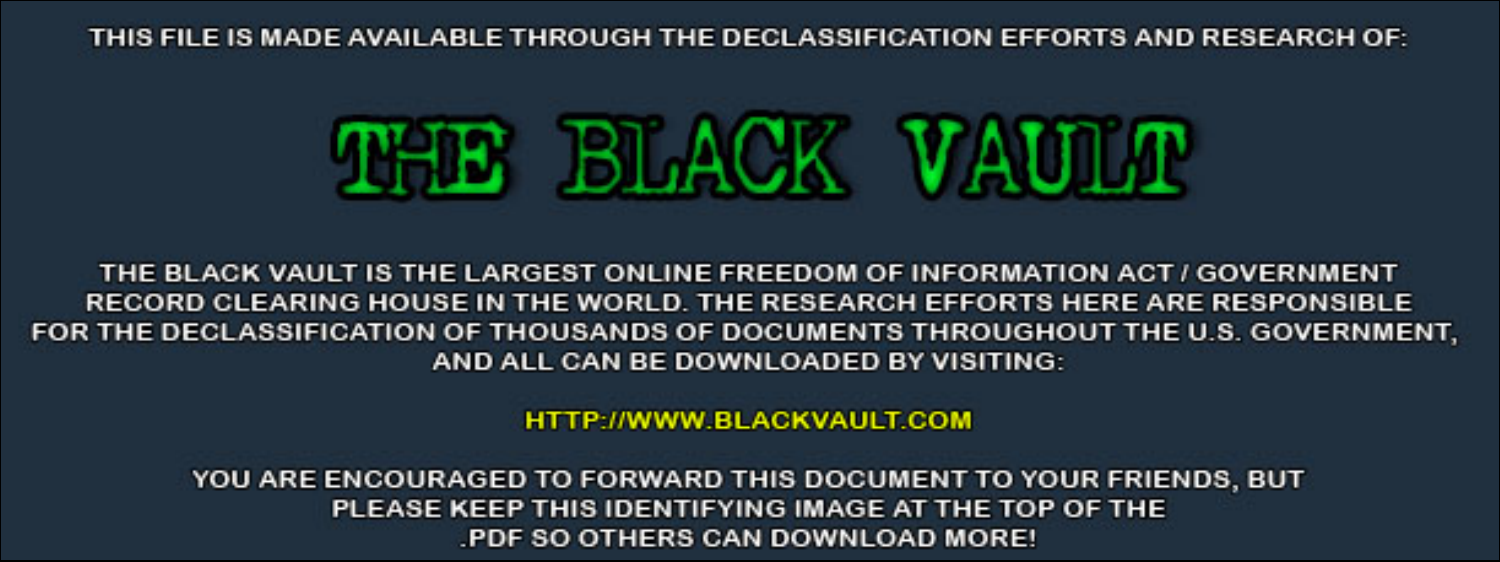$-$ CO 0272320 UNCLASSIE **NO.**  $\frac{15}{153}$ FOR NATIONAL INTELLIGENCE ESTIMATES

## **NATIONAL INTELLIGENCE ESTIMATE**

\_- .

# THE **PROBABILITY OF** SOVIET **EMPLOYMENT OF BW AND CW IN THE** EVENT **OF**  ATTACKS UPON **THE US**

# **CIA HISTORICAL REVIEW** PROGRAM RELEASE **IN FULL**





## **CENTRAL INTELLIGENCE AGENCY**

-\* . ..\_

UNCLASSIFIED

 $2 - 2 - 81$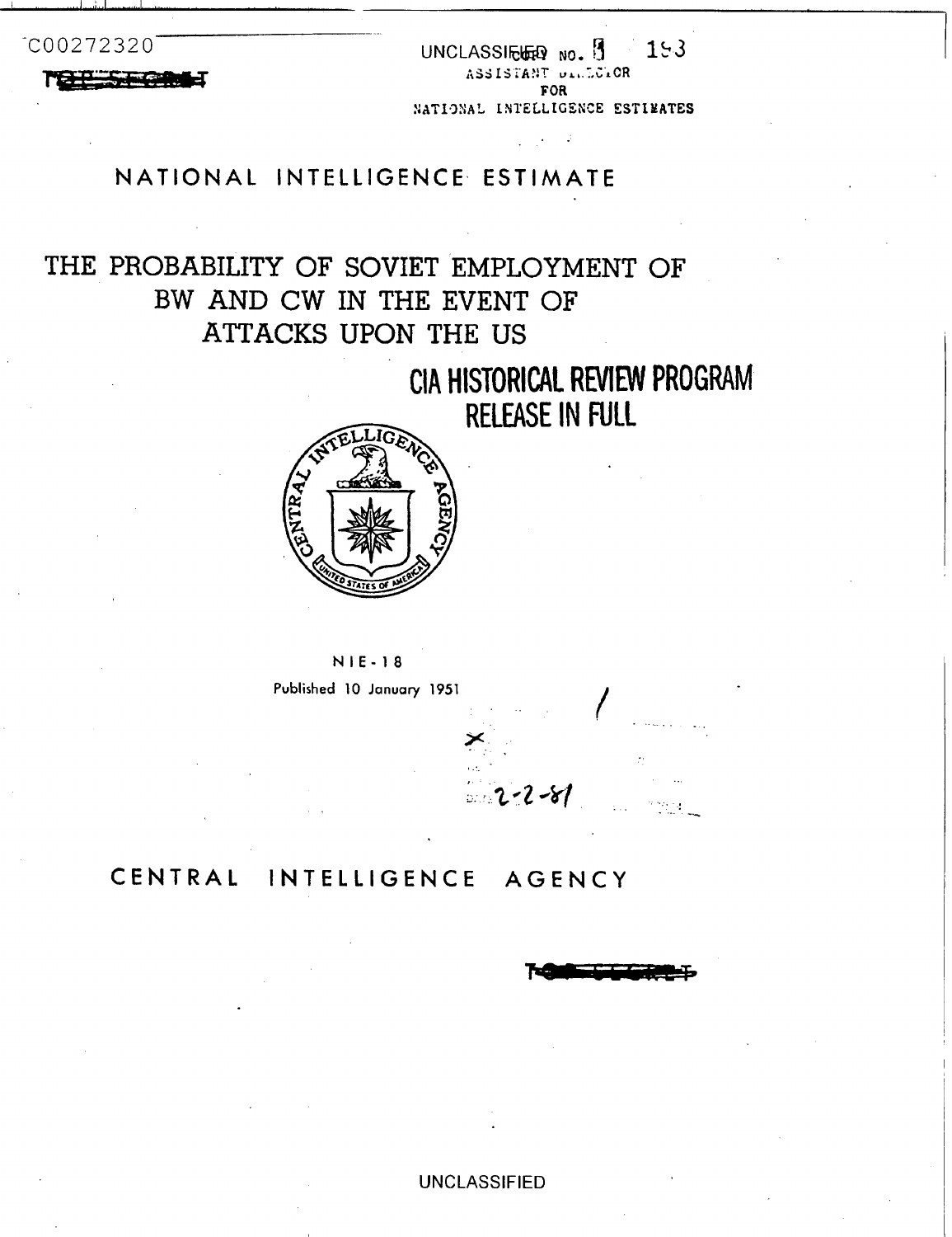

#### DISSEMINATION NOTICE

1. This copy of this publication is for the information and use of the recipient designated on the front cover and of individuals under the jurisdiction of the recipient's office who require the information for the performance of their official duties. Further dissemination elsewhere in the department to other offices which require the information for the performance of official duties may be authorized by the following:

- a. Special Assistant to the Secretary of State for Intelligence, for the Department of State
- b. Assistant Chief of Staff, G-2, for the Department of the Army
- c. Director of Naval Intelligence, for the Department of the Navy
- d. Director of Intelligence, USAF, for the Department of the Air Force
- e. Director of Intelligence, AEC, for the Atomic Energy Commission
- f. Deputy Director for Intelligence, Joint Staff, for the Joint Staff
- g. Assistant Director for Collection and Dissemination, CIA, for any other Department or Agency

2. This copy may be either retained or destroyed by burning in accordance with applicable security regulations, or returned to the Central Intelligence Agency by arrangement with the Office of Collection and Dissemination. CIA.

DISTRIBUTION (NIE Series): Office of the President National Security Council National Security Resources Board Department of State Office of Secretary of Defense Department of the Army Department of the Navy Department of the Air Force Atomic Energy Commission Joint Chiefs of Staff Federal Bureau of Investigation Research and Development Board Munitions Board

#### **UNCLASSIFIED**

<del>anang</del>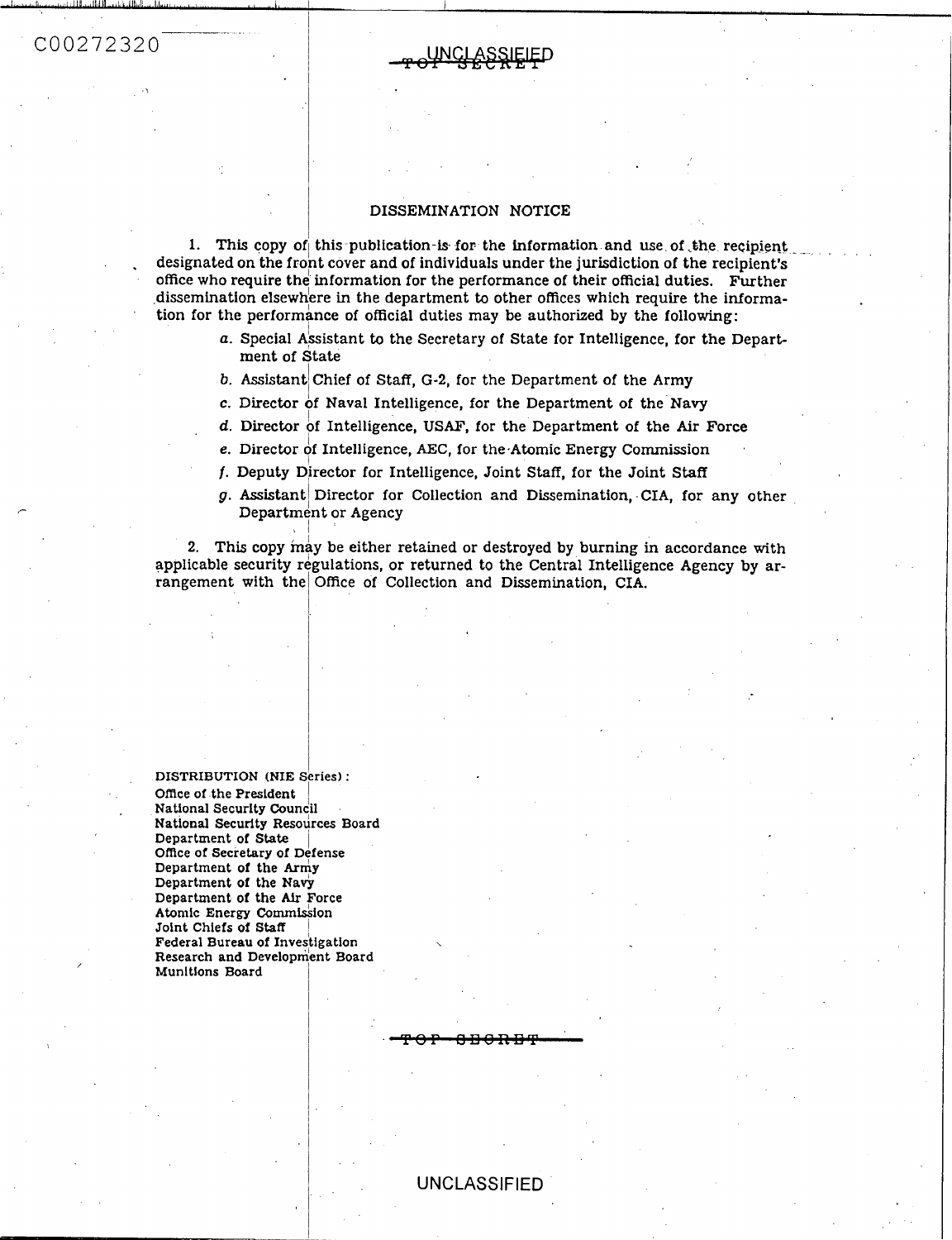COO272320

TOP UNCLASSIFIED **UNCLASSIFIED** 

 $+$ 

## NATIONAL INTELLIGENCE **ESTIMATE** <sup>I</sup>

# THE PROBABILITY OF SOVIET EMPLOYMENT OF BW AND CW IN THE EVENT OF ATTACKS **UPON\THE** US

#### **NIE-18**

This document has been approved for release through the EISTORICAL REVIEW PROGRAM of the Central Intelligence Agency.

Dat ERP

This estimate has been prepared at the request of NSRB for guidance **ih** civil defense planning and **is** based on information available on 15 December 1950. The intelligence organizations of the Departments of State, the **Army,** the Navy, and the Air Force participated in the preparation of this estimate and concur in it.

**U N** C LASSl **F** IED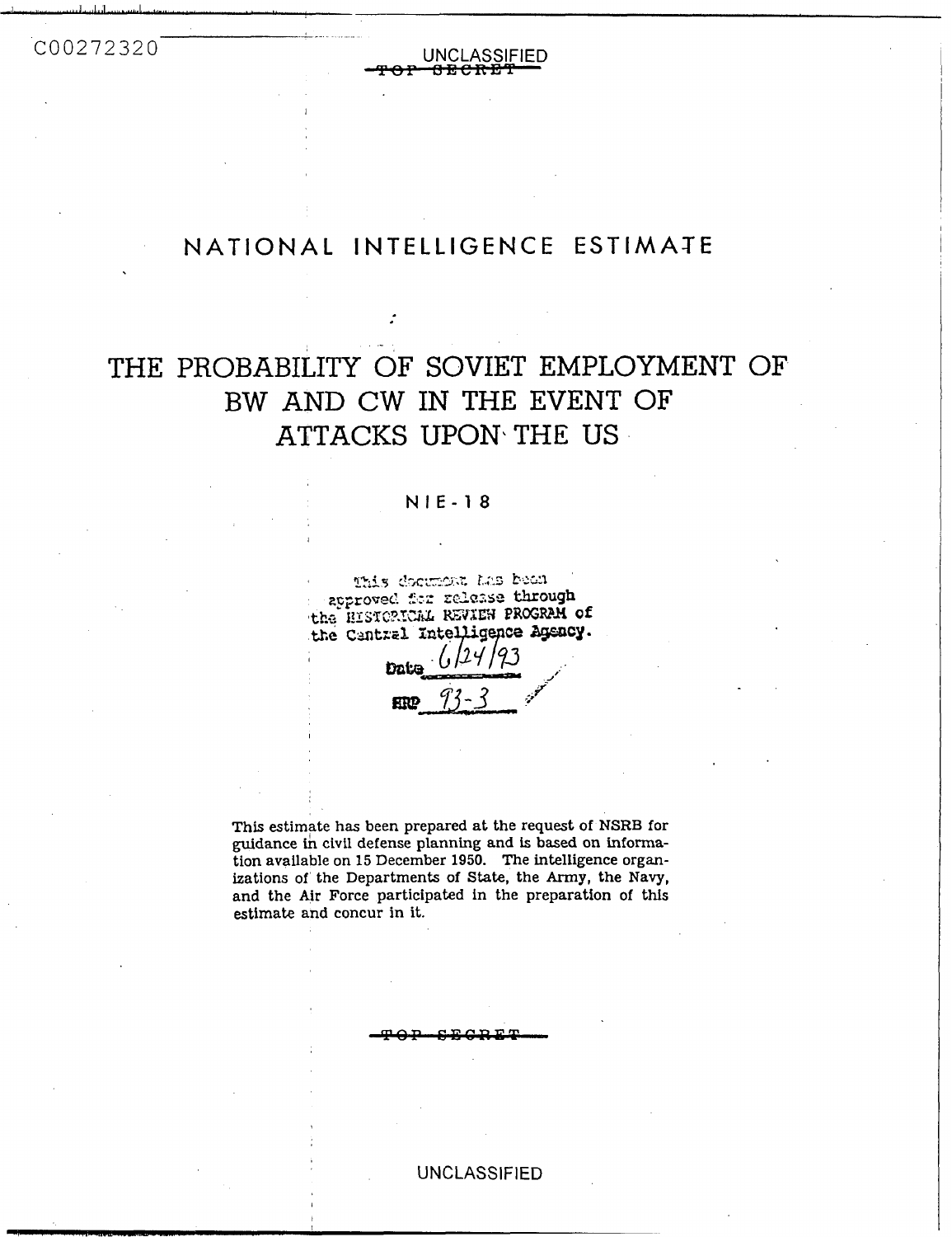### COO272320

## **THE PROBABILITY OF SOVIET EMPLOYMENT OF**  BW AND CW IN THE EVENT OF ATTACKS UPON **THE US** -

#### 1. THE PROBLEM

**1.1** At the request of NSRB, to estimate for the period 1951-1954:

**I'm March** 

- **1.11** The capability of (he USSR for biological warfare (BW) and chemical warfare (CW) attacks upon the US, and
- 1.12 The probability that the USSR will employ BW or CW in the event of an attack upon the US.

# I **2. CAPABILITIES FOR BW AITACK ON THE US**

I **2.1** BW AGENTS AVAILABLE TO USSR **FOR** ATTACK ON THE US.

- \_.

I İ.

- **2.11** It is highly probable) that the Soviets are carrying on an ertensive program to develop BW agents and equipment, and they appear to have given some attention to the possible use of BW agents for sabotage activities.
- **2.12** On the basis of available information on Soviet interest and activities in BW, Soviet scientific and technical potential, and US experience in development of BW, it is estimated that:
	- **2.121 At present, the Soviets are ca**pable of producing a variety of agents **in** sufficient quantities for sabotage or small-scale employment.
	- **2.122 By 1952 at the latest, the So**viets probably will be capable of mass production of BW agents for large-scale employment.
	- **2.123** The Soviets would most likely develop and produce for employment against the United States one or more of the BW agents listed in App. A. Data

I

I

I

on the characteristics of the agents and possible targets are also included in App. A.

- **2.2** SABOTAGE ATTACK.
	- **2.21** BW **is** well suited **for** sabotage employment against personnel, livestock, and crops,
		- **2.211** Sabotage does not necessarily require the techniques and equipment prerequisite to large-scale military dissemination.
		- **2.212** Some biological agents can rethemselves. equipment necessary for cultivating many bacteria is usually available in any small labora*tory* or can **be** improvised readily in the average kitchen. Therefore, certain biological agents need not be introduced **into** the United States continually. Detection of the minute initial quantity required is impossible.
		- **2.213** A trained bacteriologist could procure and culture effective **BW** agents locally. Hence, it would not be necessary to in-

<sup>I</sup>**1**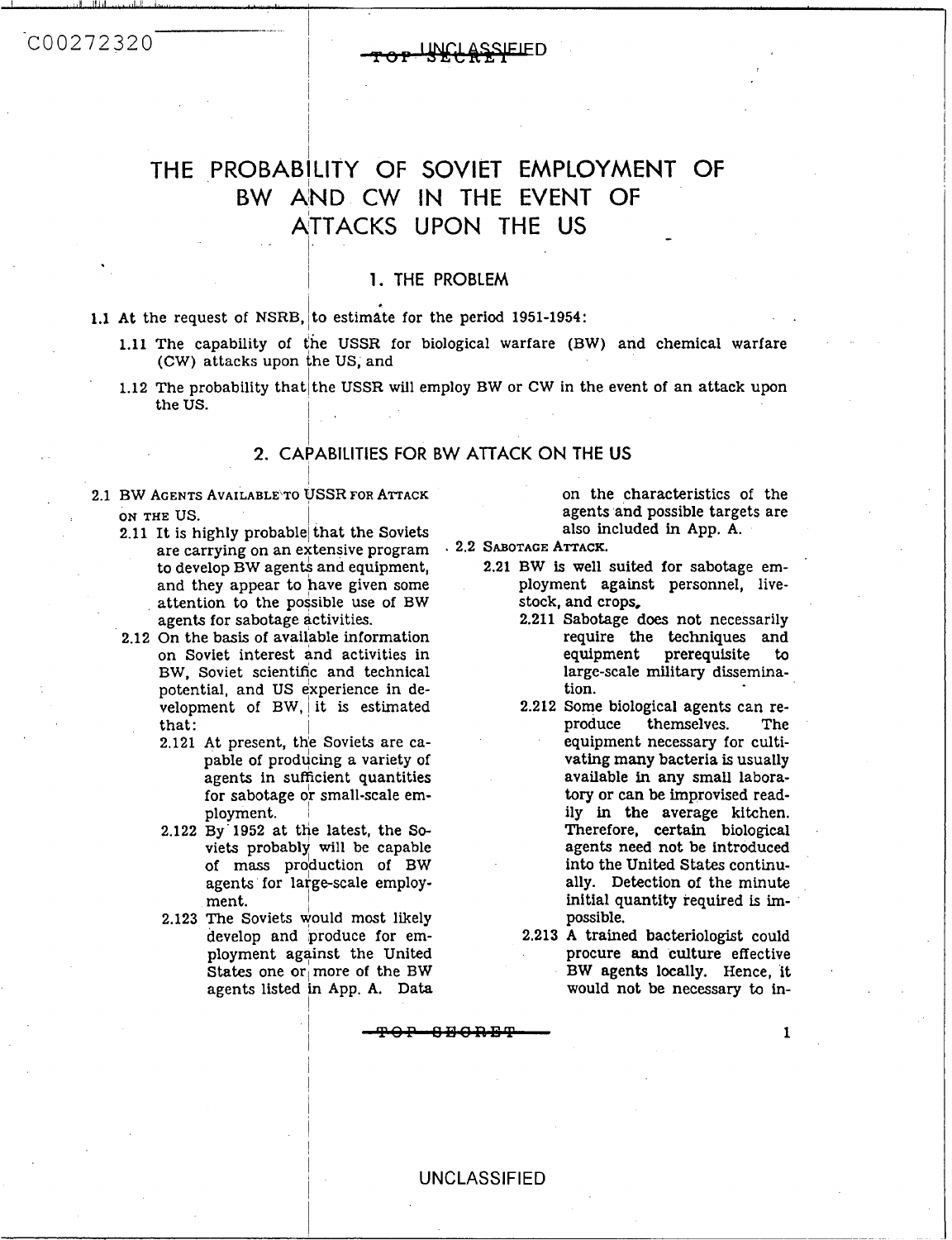troduce biological materials into the United, **States.** 

I/ I I I

- **2.214** Sabotage employment of biological weapon? **during** periods of nominal peace is facilitated. by the resemblance of the results of such sabotage to natural occurrences.
- <sup>I</sup>**2.22** The **USSR** is considered **to-be** ca- , pable of sabotage employment **of bio**logical weapons against personnel, plants, and animals. The technical qualifications required for a saboteur are not great, and it must be assumed that the Soviets have personnel who are technically qualified for BW sabotage.
- 2.23 Possible methods of introducing and disseminating biological weapons are almost limitless. The following are examples :
	- **2.231 BW agents that, withstand drying** could be smeared on cloth, leather, etc., or perhaps under the postage stamp of **a** letter. Agents which cannot persist in this form could Ibe preserved **in**  tubes small enough to be concealed in clothing, letters, or a cigarette.
	- **2.232** The initial material need not be in the form of a culture. Infected animals/ birds, or insects might be released to spread the disease.
	- **2.233** BW agents maylbe disguised **as**  cosmetics in personal baggage.
	- **2.234** Contaminated fetters may be sent directly to the intended victims, without risk of detection.

I

### 3. CAPABILITIES FOR CW ATTACK ON THE US

- **ATTACK ON THE** US.
	- **3.11 The term CW agents as used herein**
- **2.235** The contents of a quart thermos bottle introduced into the air-conditioning system of a large office building could produce infection in the majority **of** the personnel, within **4** hours to **30** days, depending on the agent.
- **2.3 MILITARY ATTACK.** 
	- **2.31 Two of** the principal aspects which govern the capability of the Soviet Union for military attack with BW agents are delivery to the target and dissemination on the target. .........
	- **2.32** During the period **1951-1954,** the Soviet Union will be capable of delivering BW agents to the United States by long range aircraft or submarines. (The detailed discussion of the methods of delivery in App. C in connection with CW is generally applicable also to BW.) However, it **is** estimated that the quantities of BW agents required **to** support military attack on a large scale will not be available to the Soviets before **1952**  (see par. **2.122** above).
- **2.33** There are indications that the Soviets are experimenting with various devices for disseminating BW agents. Although it is difficult to devise weapons that produce optimum dispersal, a device that effectively spreads at least a small portion of the BW filler can prove adequate. Therefore, it is estimated that the Soviets can have adequate weapons for disseminating the BW agents available to them. These can include cluster bombs, aerosol devices, and projectiles. a letter. attack on a large scale will not<br>served in a valiable to the Soviets before 1<br>served in several in the Soviet<br>served in the Soviet before 1<br>cetters, or are experimenting with various<br>there are experimenting with

number of poisonous chemical compounds which are readily available<br>from commercial sources in the

### **UNCLASSIFIED**

COO272320 *Y*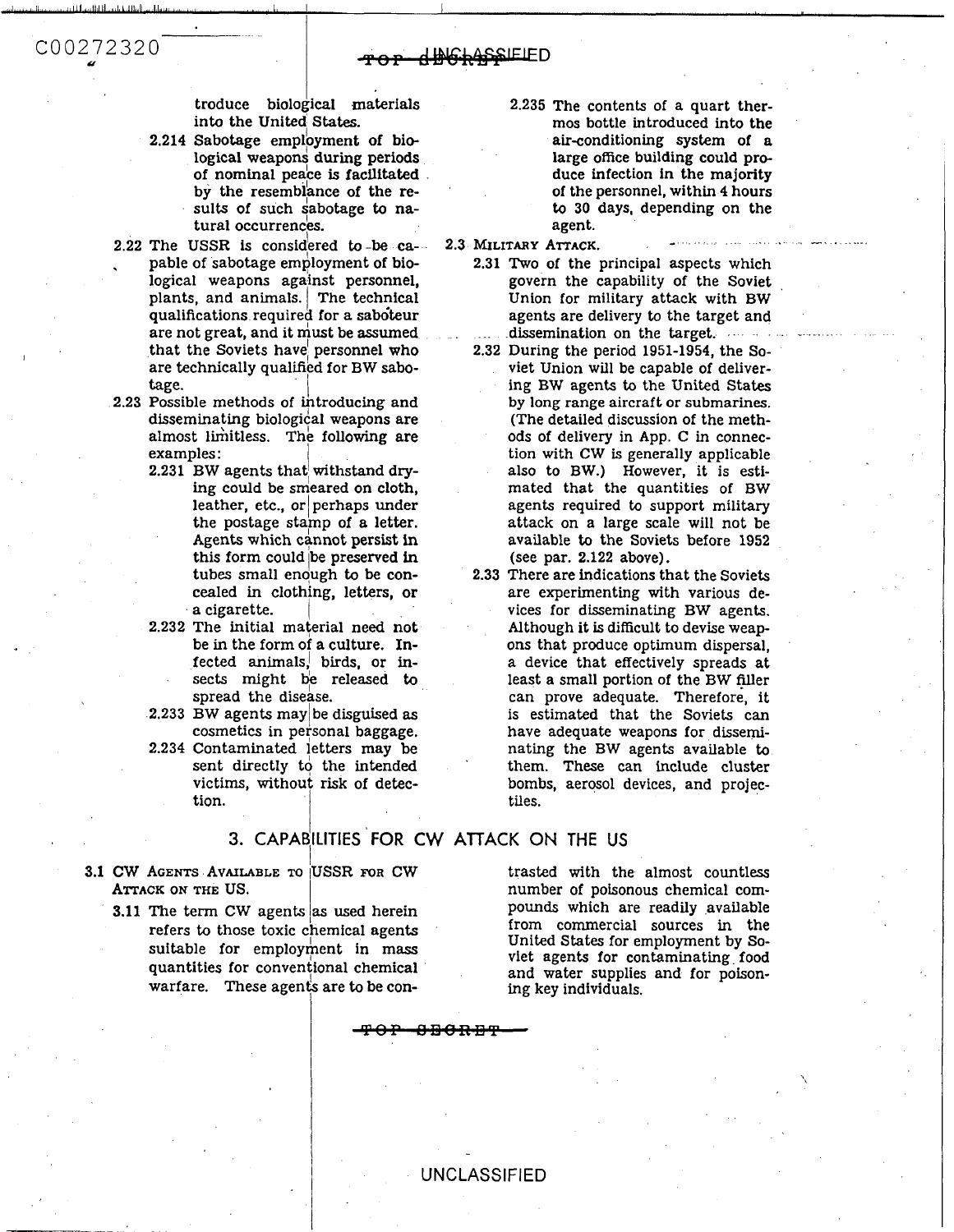*-CO* 027 2 *32* 0

- **3.12** It is known that le Soviets have large stockpiles of standard CW agents as well as the necessary production facilities. However, it is considered improbable that these agents would be employed in an attack on the US. If the Soviets employ CW against the US, it is believed that nerve gases will be used. The nerve gases are considerably more toxic than standard CW agents and the quantity required for comparable effectiveness is many times less.
- **3.13** At the close of the war, the Soviets obtained a quantity of German GA nerve gas. In addition, the Soviets obtained the only German full-scale plant for the production of **GA.** This plant had a rated capacity of  $1000$ plant had a rated capacity of 1000<br>tons per month. They also obtained the German pilot plant for the production of GB nerve gas and a fullscale plant. The latter was partially completed and was to have a rated capacity of 500 tons per month. These production facilities and a number of the German specialized personnel were removed to the Soviet Union. The available intelligence suggests that the Soviets have been producing at least one of the nerve eases since 1949. Hence, it is estimated that:
	- **3.131 At present, the Soviets probably** have available sufficient nerve gas for a mass lethal attack on a number **of**  S cities.
	- **3.132** By **1952,** the Soviets will have available sufficient nerve gas for sustained extensive employment.
- **3.14** Data on the characteristics of GA and GB nerve gases and possible targets are indicated in App.  $B$ .
- 3.15 There is insufficient information concerning Soviet **CV**  research and development to permit a definite estimate of additional gents which may become available **<sup>1</sup> 1954.** However, the available intelligence pertaining to scientific competence and to the

potential **of** the chemical industry in the Soviet Union necessitates the **as**sumption that the Soviets have adequate technical **skill** and capacity **for**  developing and producing CW agents. Therefore, by **1954** the Soviets may have available new agents in **suffici**ent quantity for limited mass lethal attack on selected-military or industrial targets in the **US.** These agents could be several times more toxic than the present nerve gases and substantially less quantity, would be required for comparable effectiveness.

- **3.2 SABOTAGE ATTACK.** 
	- **3.21** In view of the small quantities required, G-series nerve gases are well suited for sabotage attack against perswnel in key installations where immediate incapacitation **of** a high percentage of the personnel is desired. However, the characteristic physiological effects **of** the nerve gases make their detection and identification **as** enemy action relatively easy. Therefore, the nerve gases are not suited for sabotage attack prior) to D-Day.
	- **3.22** The Soviet Union is capable of attempting to smuggle nerve gas into the United States in the relatively small quantities required for sabotage attack.
		- **3.221** Since the agents are odorless, colorless liquids, they can be transported in glass or suitably lined containers. Hence, the agent could be shipped in any desired quantity disguised as innocuous liquids, such **as**  champagne or perfume.

**3.222** *As* indicated **in** App. B, nerve gas becomes an effective per sonnel weapon when dispersed **as a** fog or an invisible vapor. **For** sabotage attack, this is best accomplished by an aerosol **bomb,** such **as** those used for insecticides. Therefore, **as** an alternative to shipment of agents disguised **as** harmless

'

 $C. C. D. F$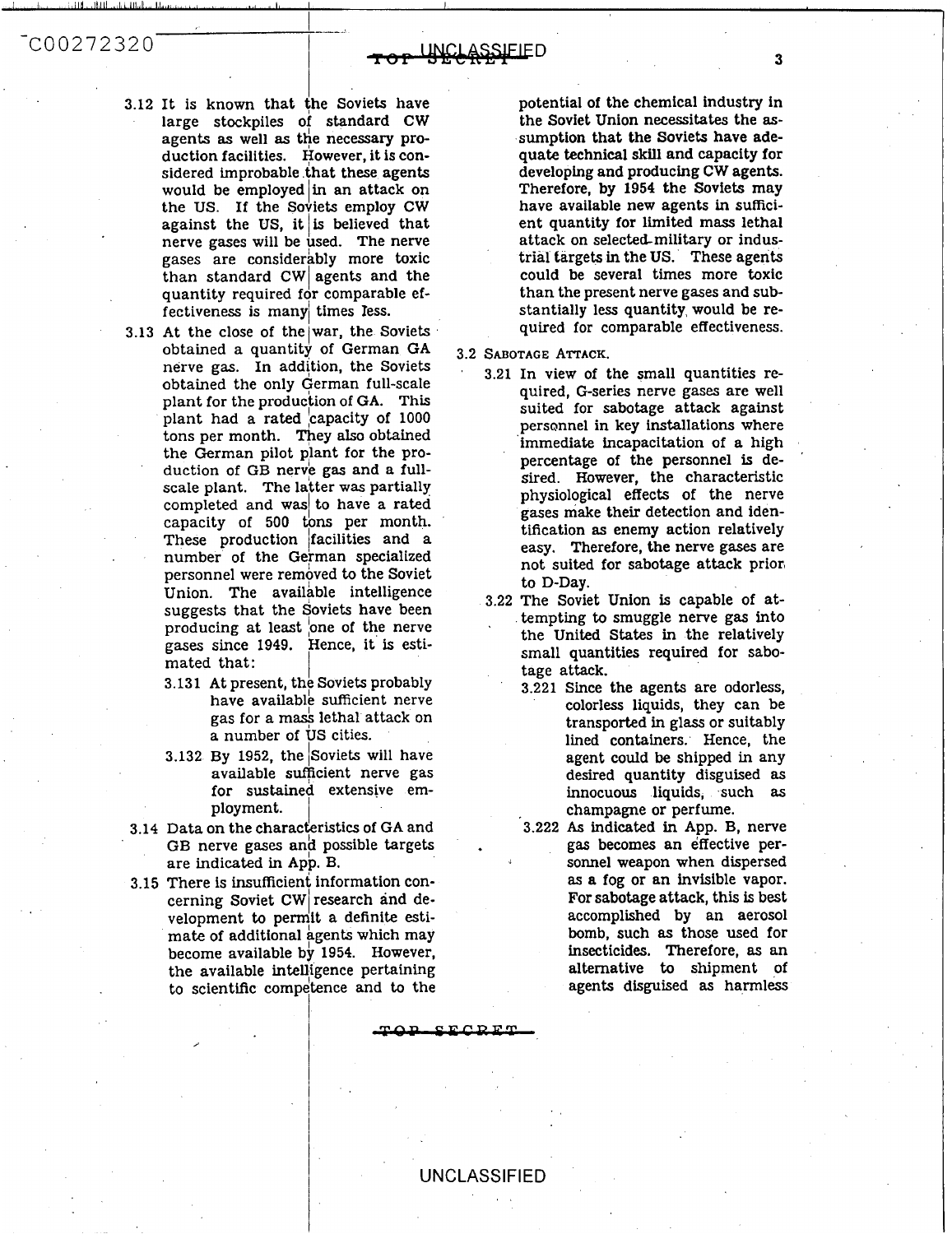#### **JNCLASSIFIED**

liquids, the Soviets might choose to ship completed aerosol bombs. This could be done under the cover of diplomatic immunity or as aerosol bombs labeled as insecticides.

#### 3.3 MILITARY ATTACK.

3.31 During the period 1951-1954, the Soviet Union will be capable of deliver-

ing CW agents to the United States by long range aircraft or submarines. This capability is discussed in detail in App. C.

3.32 It is considered that the Soviet Union has reasonably efficient means for accomplishing the dissemination of available CW agents.

### 4. PROBABILITY THAT THE USSR WILL USE BW AND CW AGENTS IN THE EVENT OF AN ATTACK ON THE UNITED STATES

- 4.1 In the event the Soviets attack the United States, they may well strike with maximum surprise and effectiveness in order to cripple our retaliatory forces, our principal mobilization and communications centers, and specific critical industries. To this end, they will undoubtedly consider employment of all the atomic, biological, and chemical weapons available to them.
- 4.2 Both sabotage and surprise military attack with atomic, biological and chemical weapons offer a high potential of effectiveness, particularly when employed concurrently with or just prior to the initiation of a full-scale war. Many methods of delivery could be used prior to D-day. However, detection and identification as enemy action of such pre-D-day delivery would cost the Soviets complete loss of strategic surprise. On the other hand, detection of clandestine introduction of atomic weapons into key harbors is extremely difficult, as is the identification of certain types of biological warfare. Nevertheless, it can be assumed that any attack with weapons of mass destruction upon the US would

• The USSR has the basic facilities available for the production of radiological warfare (RW) materials. Large scale production of these materials will seriously compete with production of fissionable material for atomic bombs. It is most improbable that the Soviet effort will be diverted from production of atomic bombs. By comparison with BW and CW agents, the employment of RW agents for sabotage attack is very disadvantageous, and their use in this connection is therefore improbable.

be synchronized with Soviet over-all war plans and, with the possible exception of sabotage attack with BW agents, would be undertaken only after the Soivets had decided they were prepared to become involved in full-scale war against the United States.

- 4.3 In an attack on the US, it is likely that the Soviets will employ their atomic bomb stockpile to the fullest extent consistent with the over-all strategic situation. Based on present estimates of BW and CW potential, the problems of effective dissemination and the fact that BW and the nerve gases are untried weapons, it is estimated that the Soviets would probably employ a large scale military attack with BW or CW only as a supplement to their atomic capabilities. However, scientific and technological developments during the next few years may further increase the decisive potential of these weapons.
- 4.4 The Soviet decision to employ BW or CW against the United States may be influenced to some extent by their fear of effective retaliation in kind by the United States and by their appraisal of our defensive capabilities against both sabotage and military attack. Without attempting to evaluate the operational significance of our retaliatory and defensive capabilities. and in the absence of definite indications of Soviet intentions to employ BW or CW, it is estimated that:
	- 4.41 Sabotage attacks with BW agents may be employed by the Soviets at

**UNCLASSIFIED** 

<del>0 P - 0 B 0 R B T</del>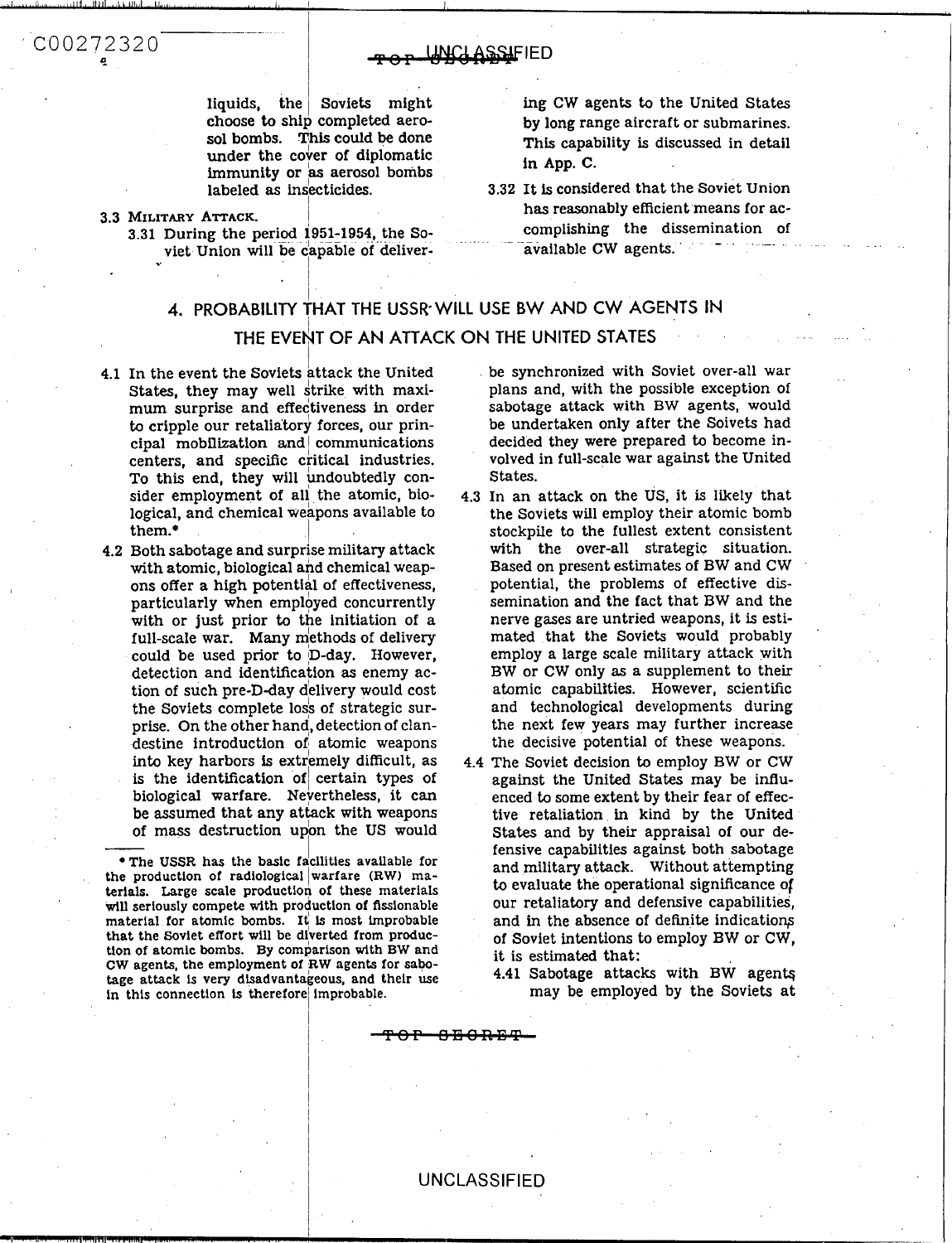any time, even well in advance of D- \* day, **as** part of an over-all plan *to*  deter the military effectiveness of the **US. This** includes attacks against crops and livestock over a relatively long period of time with the objective *of* producing significant economic losses.

- **4.42** Subsequent to D-day, widespread sabotage attacks with BW agents may well be employed against personnel, crops, and livestock.
- **4.43** It is unlikely that the Soviets **411** attempt sabotage employment of CW agents prior to D-day due to the ease of identification of such employment and the consequent loss of strategic surprise.
- **4.44** Coincident with oyert military attack, as well **as** subsequently, sabotage employment of CW agents may

possibly be employed against personnel in key installations.

- **4.45 As** BW agents become available to the Soviets in sufficient quantities, military attack with **BW** may be employed to supplement **AW** and **CW** attacks against population centers. Military attack against crops and livestock is likely to be limited to small-scale, isolated attacks with self-propagating agents which may have widespread effects.
- **4.46** Military attack with CW agents may be employed by the Soviets ta supplement their atomic capabilities.
- **4.47** Unless there **is** significant increase in the decisiveness of **BW** and CW military employment **of** these weapons is more likely during that period when the Soviet atomic bomb stockpile is relatively limited.

.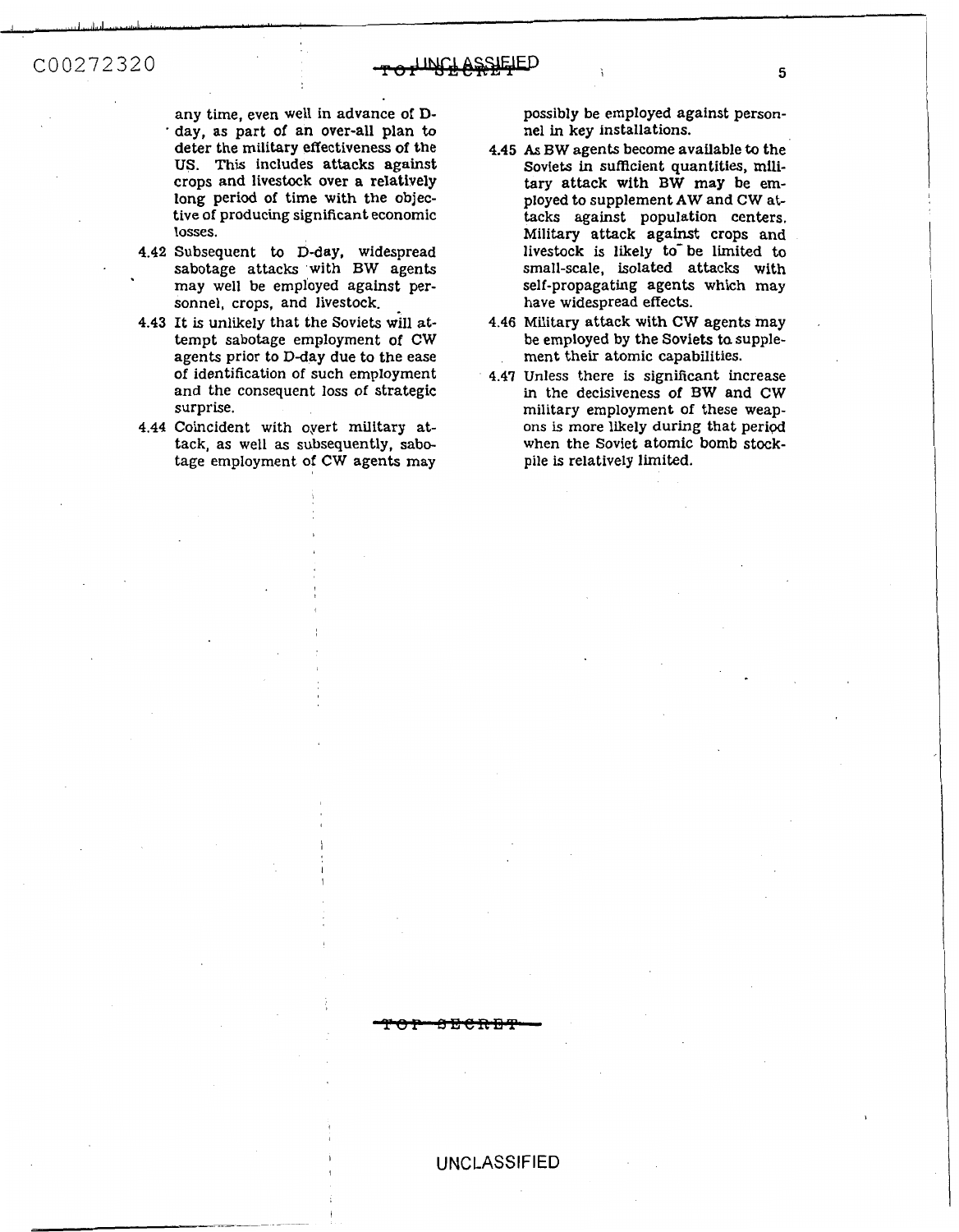### $COO272320^{-7}$

#### **TADUNGLASSIELED**

#### *APPENDIX A*

#### **BW AGENTS**

#### 1. **CHARACTERISTICS.**

-, , ,/ ,I,

- 1.1 It is estimated that the Soviets would most likely develop an<mark>d produce for em-</mark> most likely develop and produce for emof the BW agents listed in Table I. These agents have been selected on the these agents have been selected on the<br>basis of the following considerations:
	- 1.11 The known characteristics of disease-producing micro-organisms and their toxic products in the  $light$  of probable military requirements.
	- 1.12 US experience in selection and development of BW agents.
	- 1.13 Ease of production, stockpiling, delivery and dissemination.
	- 1.14 Susceptibility of US personnel, crops, and livestock and resulting probability of effectiveness.
	- probability of effectiveness.<br>1.15 Evidence of Soviet knowledge and interest.
- 1.2 Among the micro-organisms and toxins that meet the broad requirements of a BW agent, effects vary widely. Some act rapidly, while others have a long incubation period. he results include temporary incapacitation, prolonged disability or a high percentage of fatality. If the BW agent and method of dissemination are carefully chosen,  $\left.$ naturally occurring disease may be simulated so closely that deliberate employment of BW cannot be proved.
- 1.3 If sabotage attack is employed prior to the outbreak of open hostilities, the Soviets would most **lik**  ly use BW agents that produce diseases normally expected to occur in the US. For example, US livestock is notoriously vulnerable to foot and mouth disease and rinderpest. However, after open hostilities, the Soviets might use agents that would produce new or unusual diseases. Detection and identification

Gas 6 Aug

might be difficult and time-consuming and the problem of defense may not be solved with the identification **of** the agent.

- 2. BW TARGETS.
	- 2.1 **PERSONNEL TARGETS.** 
		- 2.11 BW attacks upon population centers would piobably be undertaken by large-scale contamination of the air or by contamination of the water supply. In addition to casualties, the objective would be the psychological effect and the confusion resulting from overtaxing the medical facilities.
		- 2.12 BW **is** well suited for sabotage attack against key personnel. The Pentagon has been proved vulnerable to such attack in tests with simulated agents. Other critical installations, such **as** Strategic **Air**  Command bases, are also vulnerable to BW agents introduced into air, water, or food supplies. Industries employing chiefly unskilled labor would be less suitable targets than industries requiring a longer period of training to develop special skills. Attacks upon key communications and transportation facilities would be particularly injurious.
- **2.2** ANIMAL TARGETS. BW attack on animals would be directed primarily at the food supply. Cattle could be attacked **in** shipping centers, stockyards, and other concentration areas. Hogs also are an important target; sheep and poultry would be somewhat less significant. Frame of the strategy in the set of the set of the set of the set of the set of the set of the set of the set of the set of the set of the set of the set of the set of the set of the set of the set of the set of the set of
	- 2.3 **PLANT TARGETS. Food** crops would be a primary target, but attack might also **be** directed against crops that are the source of important industrial oils or

7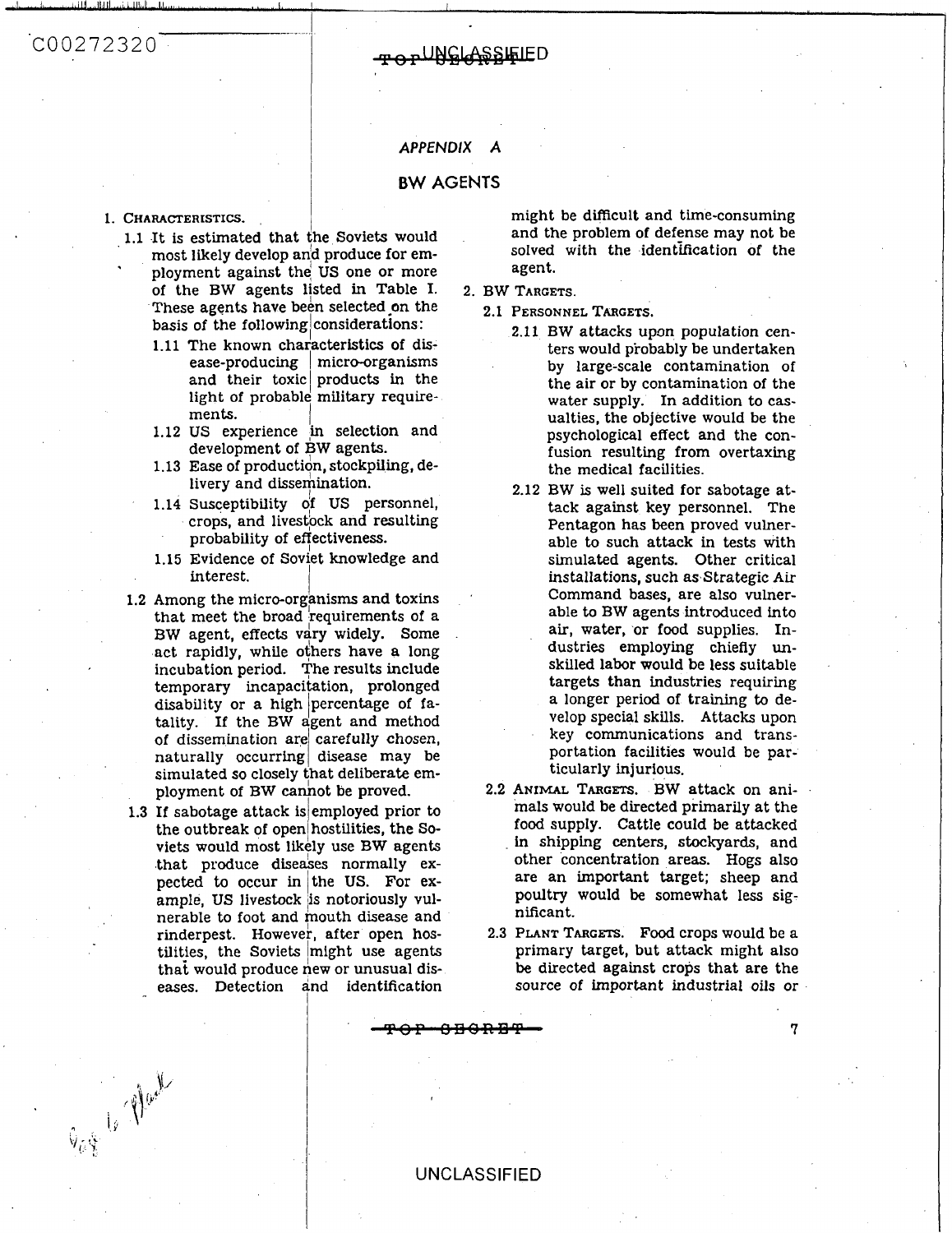textile fibres. Chemical growth regulators being persistent for several months could be used to render the soil unsuitable for certain types of crops. If cereal rusts are employed, local winds would **be** utilized to spread the infection.

**.**<br>...

**3. REFERENCES.** Additional data of possible value for civil defense planning is contained in the following:

COO272320 *0* -IED *<sup>L</sup>*

**3.1** Biological Warfare. Presentation to the Secretary of Defense's Ad Hoc Com: mittee on CEBAR by Office of the Chief, Chemical Corps, **24** February **1950.** 

- **3.2** Report of the Secretary of Defense's Ad Hoc Committee on Chemical, Biological and Radiological Warfare, **30** June **1950.**
- **3.3** Reports on the vulnerability of the Pentagon to attack by BW agents, prepared by the Biological Department, Chemical Corps, Camp Detrick, Frederick, Maryland:
	- **3.31** Special Report **No. 117, 12** October 1950.
	- **3.32** Special Report **No. 131,** 6 March **1950.**
	- **3.33** Special Report **No. 132, 18** April **1950.**

| <b>AGENT</b>                             | DISEASE PRODUCED   | <b>INCUBATION</b><br>PERIOD** | <b>PERCENT</b><br>FATALITY <sup>**</sup> | PERIOD OF<br>DISABILITY**                                           | CHARACTERISTICS**                                                                 |
|------------------------------------------|--------------------|-------------------------------|------------------------------------------|---------------------------------------------------------------------|-----------------------------------------------------------------------------------|
| Bacillus anthracis                       | Anthrax            | $1-7$ days                    | $10 - 100$                               | 1-5 days in fatal<br><b>CASES</b>                                   | Low infectivity; per-<br>sistent; not transmis-<br>sible man to man               |
| Toxin of <i>Clostridium</i><br>botulinum | Botulism           | Usually under<br>24 hours     | $15 - 90$                                | 3-7 days in fatal<br>cases; $2-4$<br>months non-fa-<br>tal          | Three types toxic to<br>man; not transmissi-<br>ble; most powerful<br>toxin known |
| Brucella species                         | <b>Brucellosis</b> | 10-60 days                    | $4 - 6$                                  | Up to $2-3$ months                                                  | Moderately persistent:<br>not transmissible man<br>to man                         |
| Coccidioides imilis                      | Coccidiomycosis    | $8-14$ days                   | Variable                                 | 3-6 weeks in acute<br>cases; longer in<br>chronic cases             | Probably<br>highly per-<br>sistent                                                |
| Staphylococcus toxin                     | Food poisoning     | $1-4$ hours                   | None                                     | Seldom over 24<br>hours                                             | Toxin not destroved by<br>cooking; sabotage use<br>indicated                      |
| Malleomyces mallei                       | <b>Glanders</b>    | $1-20$ days                   | $50 - 100$                               | 7-10 days in fatal<br>cases: months or<br>years in chronic<br>cases | Moderately persistent                                                             |
| Psillacosis virus                        | Parrot fever       | $1-2$ weeks                   | 20                                       | Several weeks                                                       | Highly contagious                                                                 |
| Pasteurella pestis                       | Plague             | $2-10$ days                   | $25 - 75$                                | 3-7 days in fatal<br>cases                                          | Moderately persistent;<br>pneumonic type high-<br>ly contagious                   |
| Coriella burnetii                        | Q fever            | Not more<br>than 15 days      | None                                     | $7-24$ days                                                         |                                                                                   |
| Pasteurella tularensis                   | Tularemia          | $1-10$ days                   | $5 - 11$                                 | $2-60$ weeks                                                        | Persistent for several<br>days; not transmissi-<br>ble to man                     |

**TADLE I BW AGENTS LIKELY TO** BE USED **AGAINST** THE **UNITED STATES** BY THE **USSR\*** 

No priority is indicated by order of mention. Other disesses whose agents are less likely to be used are: dysentery (bacillary and amebic) and other enteric diseases, including cholera, typhoid, and paratyphoid; influenza; virus encephalitides; typhus.

\*\* **All** data refer to natural cases of these diseases; presumably the characteristic of diseases induced by BW would **bc**  much the same.

<del>800RDT</del>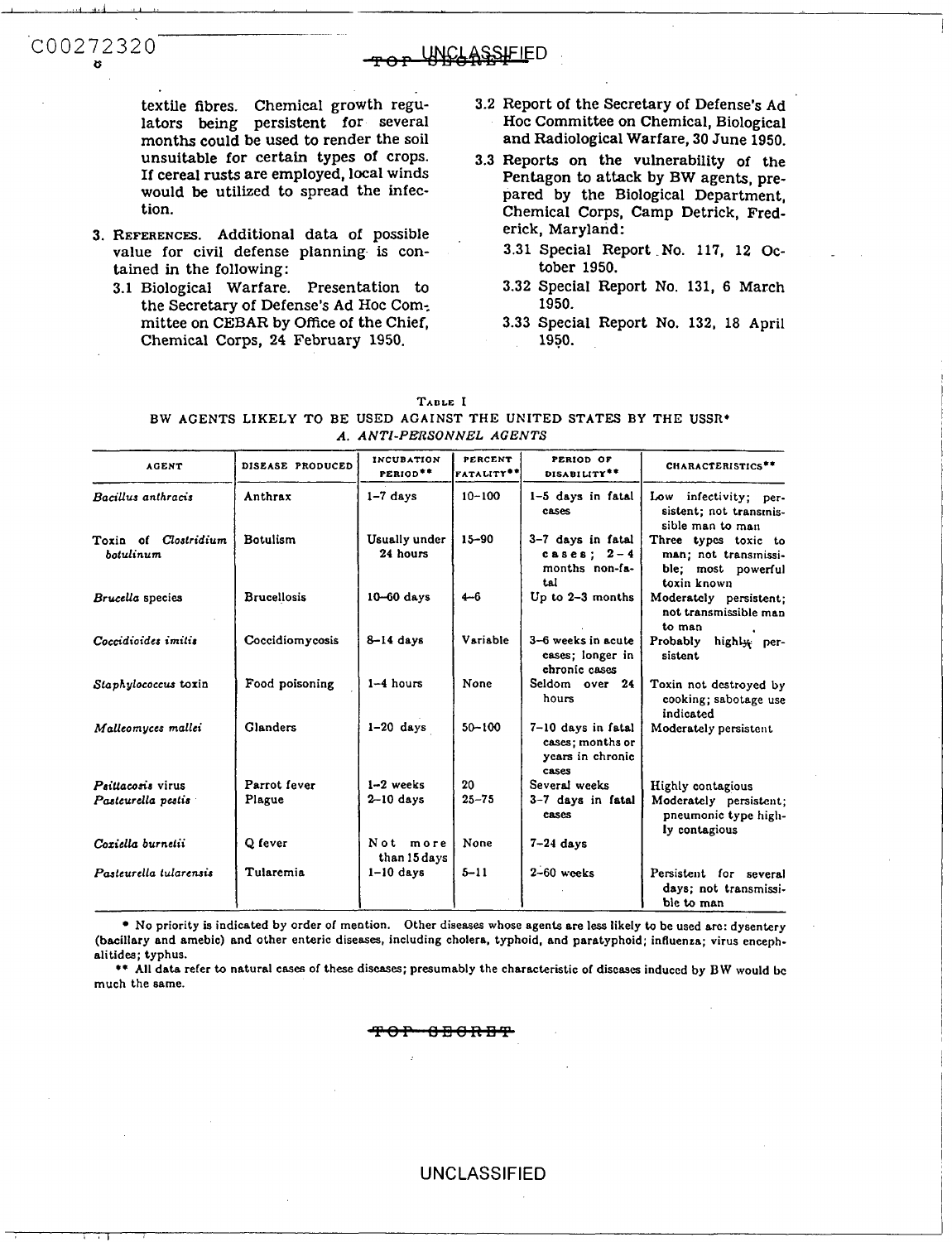## COO272320

| بالعثللة خارف<br>11. |                            |                                                        |                              |                                            |                                                                            |
|----------------------|----------------------------|--------------------------------------------------------|------------------------------|--------------------------------------------|----------------------------------------------------------------------------|
| 2320                 |                            |                                                        | <u> NCLASSIEIED</u>          |                                            | 9                                                                          |
|                      |                            |                                                        |                              |                                            |                                                                            |
|                      |                            | B. ANTI-ANIMAL AGENTS*                                 |                              |                                            |                                                                            |
| <b>AGENT</b>         | <b>DISEASE</b><br>PRODUCED | PRINCIPAL ANIMAL<br><b>HOSTS</b>                       | IINCUBATION<br><b>PERIOD</b> | PERCENT FATAL-<br>ITY, ETC.                | <b>CHARACTERISTICS</b>                                                     |
| Bacillus anthracis   | Anthrax                    | Cattle, sheep (almost<br>all mammals sus-              | $1-2$ days                   | 70-80; usually in<br>$1-5$ days            | Applied wet, in food or as<br>dried spore dust; extreme-<br>ly persistent  |
| A virus              | Foot and<br>mouth          | ceptible)<br>Cloven-hoofed ani-<br>mals (cattle, hogs, | $2 - 14$ days                | 2-70; recovered<br>animals show            | Highly resistant virus, per-<br>sisting several days, pos-                 |
|                      | disease                    | sheep)                                                 |                              | loss of weight<br>and milk pro-<br>duction | sibly longer; discase highly<br>contagious; several sero-<br>logical types |
| A virus              | Fowl plague                | Chickens, turkeys<br>and other birds                   | $3-7$ days                   | $1 - 100$                                  | Fairly resistant virus; dis-<br>ease highly contagious                     |
| A virus              | Rinderpest                 | Cattle, sheep; and<br>goats less often                 | $2-9$ days                   | $15-100$ ; usually in<br>$10-11$ days      | Highly contagious; persists<br>at least 5 days                             |

#### *B. ANTI-ANIMAL AGENTS\**

Other diseases, whose agents are less likely to be used, are: hog cholera; Newcastle disease; disease produced by the toxin of *Sfochylotrys alfernans;* Vehezuelan equine cnccphalomyelitis.

#### **C.** *ANTI-CROP AGENTS+*

| <b>AGENT</b>                                                   | POTENTIAL EFFECTS                                                                                                                                                                                                 | <b>CHARACTERISTICS</b><br>Dried spore dust, resistant to environmental<br>conditions. Effective dissemination requires<br>only 1/10 gram per acre.<br>Synthetic organic compounds of considerable se-<br>lectivity in relation to effects on crops. One<br>group of compounds (phenoxy) primarily effec-<br>tive on broad leaf plants (potatoes, sugar beets,<br>cotton, etc.); another group (carbamate) pri-<br>marily effective on small grain cereals (wheat,<br>rye, barley, oats). Broad leaf plants can be<br>destroyed with 1/10 lb. of agent per acre, while<br>cereal destruction would require 1 to 5 lbs. per<br>acre. |  |  |
|----------------------------------------------------------------|-------------------------------------------------------------------------------------------------------------------------------------------------------------------------------------------------------------------|------------------------------------------------------------------------------------------------------------------------------------------------------------------------------------------------------------------------------------------------------------------------------------------------------------------------------------------------------------------------------------------------------------------------------------------------------------------------------------------------------------------------------------------------------------------------------------------------------------------------------------|--|--|
| Puccinia graminis and other<br>species causing cereal<br>rusts | Fungus disease attacking all small<br>grains (wheat, rye, barley, oats). A<br>severe epiphytotic may reduce both<br>winter and spring wheat crops by at<br>least $50\%$ .                                         |                                                                                                                                                                                                                                                                                                                                                                                                                                                                                                                                                                                                                                    |  |  |
| Chemical growth regulators:                                    | Complete or partial destruction of the<br>crop depending on quantity of agent<br>used and degree of coverage. Plant<br>reaction to agent is usually slow re-<br>quiring days or weeks for total de-<br>struction. |                                                                                                                                                                                                                                                                                                                                                                                                                                                                                                                                                                                                                                    |  |  |

\* Other diseases, whose agents are less likely to be used, are: late blight of potatoes, golden nematode infestation of **potatoes.** 

UNCLASSIFIED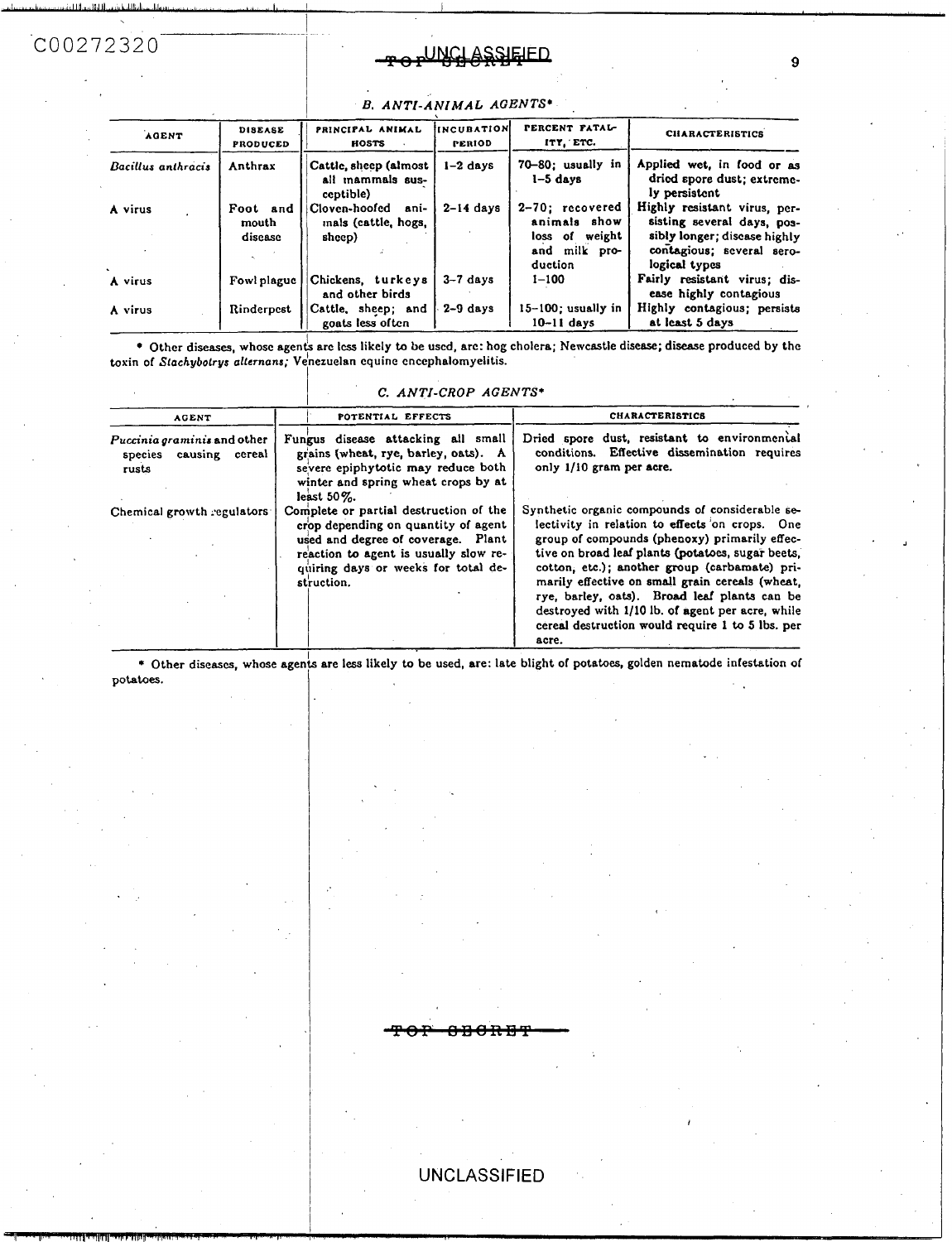### INGLASSIEIED.

#### *APPENDIX* **8**

#### **GA AND GB NERVE GASES**

- **GENERAL. GA** and **GB** are colorless, odorless, low viscosity liquids, somewhat more volatile than kerosene. They become effective anti-personnel agents when dispersed as a vapor or invisible fog. GB is approximately **2%** times more toxic than **GA.**
- **QUANTITIES REQUIRED FOR** EFFECTIVE **EM-**PLOYMENT.
	- **2.1 MILITARY ATTACK.** 
		- **2.11** Approximately **5 tons** of GB used in present munitions would be required to obtain a concentration for **50%** lethality, in an open area of one square mile, under favorable weather conditions **as** described in paragraph **2.14** below. Theoretically, some **2%** times more **GA**  would be required for comparable effectiveness. However, dissemination of **GA** by munitions to date does not approach this ideal and **15** to **20** times more **GA** than GB may be needed for **50%** lethality.
		- **2.12** The quantities of **GA** and GB delivered on the target in a military attack may well be sub-lethal. However, even with as little as **1/10** of the lethal quantity, effective incapacitation and demoralization can be obtained.
		- **2.13** Inasmuch **as** the nerve gases are anti-personnel weapons they would be employed against population centers and military and industrial installations where the objective is primarily incapacitation of personnel **as** contrasted with physical destruction. However, CW may also be employed to supplement **AW and** high explosives.
		- **2.14** Effective dissemination of **GA** and GB against the foregoing targets requires the following conditions.
- **2.141 Low** or medium wind velocity.
- **2.142** Shallow layer of cool air **be**low a warm layer.
- **2.143** Openings in the buildings through which outside air can penetrate, such as windows or air conditioning inlet ducts (openings can be obtained by employing high explosive munitions concurrently with CW agents).
- **2.15** The atmospheric conditions usually present on many cloudy days and at times when inversion is present are suitable for a gas attack. Night conditions in times of fair weather are generally more favorable for a CW attack than day conditions. Sunny, hot days in summer time with little or no wind are unsuitable and the use of toxic agent clouds at these times **would** be inefficient.

**2.2 SABOTAGE ATTACK.** 

**2.21** When effectively disseminated throughout a confined Space of 100,000 cubic feet, about one ounce of GA or about one-half ounce of GB are sufficient to incapacitate or kill substantially all of the people in the area. The most likely method of dissemination would **be** by **means** of an aerosol bomb type container similar to those used for insecticides. These bombs operate with an auxiliary volatile liquid, which together with the weight **of** the container would make the weight of the dispenser about five times the weight of the agent; that is, for 100,000 cubic feet the dispenser would weigh ey would<br>
pulation<br>
pulation<br>
indus-<br>
the ob-<br>
used for insecticid<br>
acitation<br>
ed with<br>
However,<br>
weight of the of<br>
However,<br>
it is make the weight<br>
plosives.<br>
about five times to<br>
calculate the weight<br>
plosives.<br>
about fi about '/4 pound.

#### UNCLASSIFIED

**11**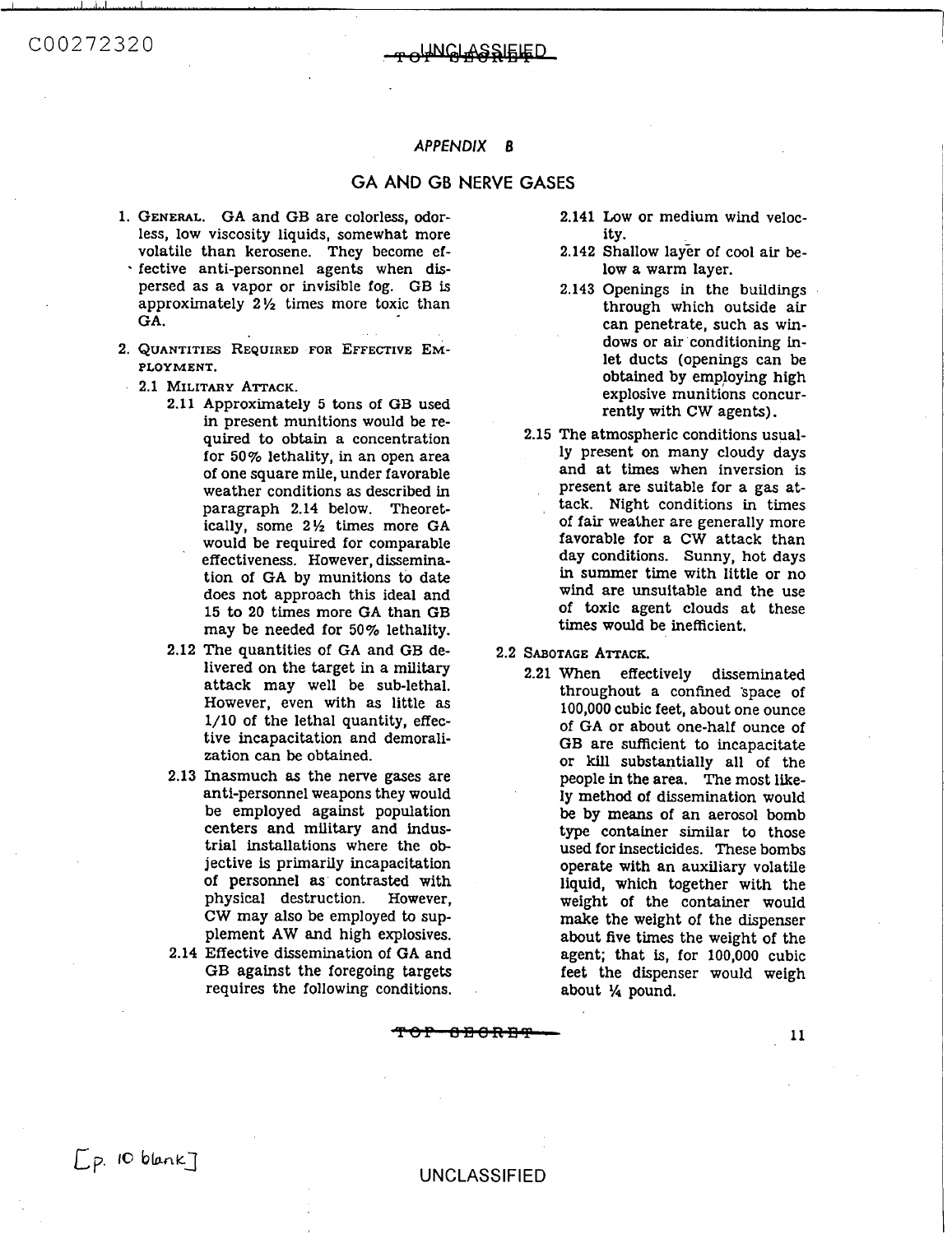- 2.22 In the case of the Pentagon, which has 75,000,000 cubic feet of enclosed space, **50** /bs of GA or **20** lbs of GB would have to be dispersed throughout the building to cause the above results, assuming no significant extraction by the air conditioning system. This would require 50-10 pound bombs of about 0.6 gallon capacity for GA. Fewer bombs **or** smaller ones in the ration of  $2\frac{1}{2}$  to 1 would be needed for GB. <sup>I</sup> '
- I **3. EFFECTS** PRODUCED AND **PROTECTIVE MEAS-URES.** 
	- **3.1** GA and GB produce characteristic physiological effects, lsuch as, contraction of the pupil of the eye, twitching eyelids, tightness of the chest, difficulty in breathing, blurring of vision, twitching of muscles, headache, nausea, vomiting, salivation and 'diarrhea. In the case of a lethal dose, the victim loses muscular power and !coordination. In addition to intensification of the foregoing effects, convulsions occur and there **is** involuntary defecation and urination; distressed breathing; paralysis; unconsciousness; heart slowing, dilating and eventually stopping due to heart muscle failure and asphyxia. In general, death occurs within an hour after exposure to the lethal concentration.
	- **3.2** The physiological effects are greatest when absorbed through the respiratory system following inhalation of the vapors. However, the 'same effects can be produced by larger doses through mucous membranes, open wounds, and even by a small drop **of** the liquid touching the **skin.** The liquid will penetrate ordinary clothing.
	- **3.3** Theoretically, complete protection against the nerve gases requires not

!

I

I I

only a well fitted gas mask but also special impermeable clothing. However, except in the immediate vicinity of bursts, the concentrations which probably will be encountered will be such that gas masks will provide adequate protection for all but a few of the personnel in the target area. On the other hand, at present thereis no quick method of detection of GA and GB for warning and identification.

\*

- **3.4** GA and GB are easily decomposed by any acid and they hydrolyze very rapidly in alkaline solutions. Effective decontamination can be carried out with alcohol solutions of sodium and potassium hydroxide, and solutions or pastes *of* washing soda, lime bleach, and baking soda. Even scrubbing with soap and wafer is effective to a degree.
- **3.5** Immediate injection of atropine is extremely effective in counteracting the physiological effects of these gases.
- **4. REFERENCES.**

Additional information which may be of assistance to civil defense planning will be found in the following:

- **4.1** Presentation **to** the Secretary of Defense's Ad Hoc Committee on CEBAR **27** January **1950.** Submitted by Office of Chief, Chemical Corps.
- 4.2 Report of the Ad Hoc Committee on BW, CW, and RW (Stephenson Committee) to the Secretary of Defense, **30**  June **1950,**
- **4.3** Summary Technical Report of **NDRC**  Division 9, Volume 1, Parts I & **I1** and Division **10,** Volume I, Part 11.
- **4.4** Chemical and Toxicologic Data on CW Agents by E. L. Wardell and C. A. Rouiller, Information Branch, Technical Service Division, Office of the Chief, Chemical Corps, **25** May **1948.**  through Division 9, Volume 1, Pa<br>
rads, and Division 10, Volume I, Pa<br>
id touch-<br>
4.4 Chemical and Toxicologi<br>
penetrate Agents by E. L. Wardell<br>
iller, Information Bran<br>
rotection Service Division, Office<br>
chemical Corps,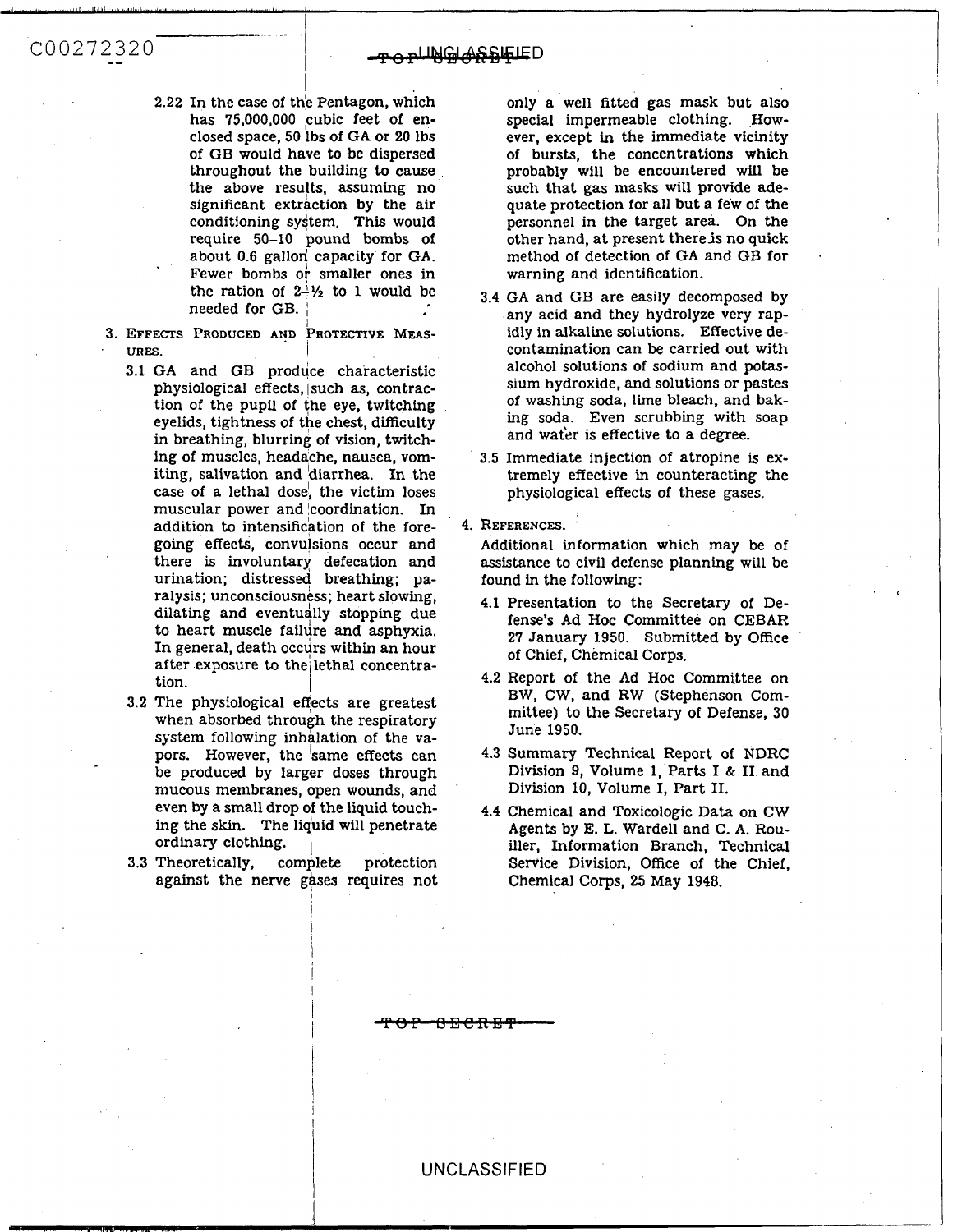#### <del>₺₦₲₺₦₿₿₭</del>₣₽

#### *APPENDIX* **C**

### **CAPABILITY OF THE USSR TO DELIVER CW AGENTS IN A MILITARY AlTACK AGAINST THE US**

- **1. GENERAL.**  The Soviet Union has the capa-\* bility of attempting the delivery of CW agents to the United States by long range air .attack or from submarines **in** coastal waters opposite key US ports. .-
- 2. LONG RANGE AIRCRAFT. The Soviet Union has and will have sufficient long range aircraft, trained crews, and bases of operation to enable it to attempt to deliver sizeable **CW** attacks against targets in the US.
	- 2.1 It is estimated that the Soviet Union will not be able to employ heavy bombers on conventional two-way missions against the entire United States before 1953. When available, these aircraft could deliver approximately four to **six**  tons of CW agents, depending upon the length of the intercontinental mission assigned.
	- 2.2 Prior to 1953, the USSR can use **TU4**  aircraft to attack the northwest US (State of Washington) on two-way missions. However, with refueling techniques and/or one-way missions, attacks can be attempted against all vital targets in the US. While there **is** no evidence that the Soviet **Union** has developed a refueling technique, **US** experience indicates there are no significant difficulties involved. Employment of single point refueling would increase the combat radius of the TU-4 to approximately **3,360** nautical miles **(40**  per cent increase). The TU-4 is a fourengined, medium bomber comparable to the US **B-29. This** aircraft would carry a payload of approximately five (5) tons in bombs with an estimated three tons of nerve gas filler.
	- 2.3 It is estimated that Soviet Long Range Air Force has approximately 500 **TU4**  aircraft. This number of TU-4's will increase to an estimated 900 by mid-

1951 and 1,200 by mid-1952. Therefore, the Soviet Union can employ **or**  expend a number of TU-4's to attempt CW attacks against the US without reducing its capability to deliver **its**  available stockpile **of** atomic bombs.

- 2.4 World War I1 operations **of** the Soviet bomber units were handicapped by poor navigation and **by** lack of skill in instrument and high altitude flying. It is known that units of the Long Range Air Force are undergoing concentrated and progressive training to overcome these World War **I1** weaknesses and to increase their capabilities **for** long range attack. The average Soviet medium bomber crew is still considered to be less skilled than the average US four-engined bomber crew. However, because of the large amount of target, weather, and US defense **informa**tion available to the Soviet Union, barring interception, attacking Soviet aircraft should be capable **of** locating and accurately identifying selected targets. Should local conditions require the dropping of bombs by other than visual means, efficiency of bomb placement may be adversely affected.
- 3. **GUIDED MISSILES.** 
	- 3.1 It is estimated the Soviet Union **will** not be capable of delivery of CW agents against targets in the US using long range, intercontinental, surface-to-surface guided missiles by 1954.
	- **3.2** The use of **V-1** type missiles in **air-to**surface missions in conjunction with medium and heavy bombers **ts** theoretically feasible, but would probably produce less accurate attack, less effective dissemination, and a decrease in the quantity of agent delivered by each aircraft.

<del>TOP CBORET</del>

13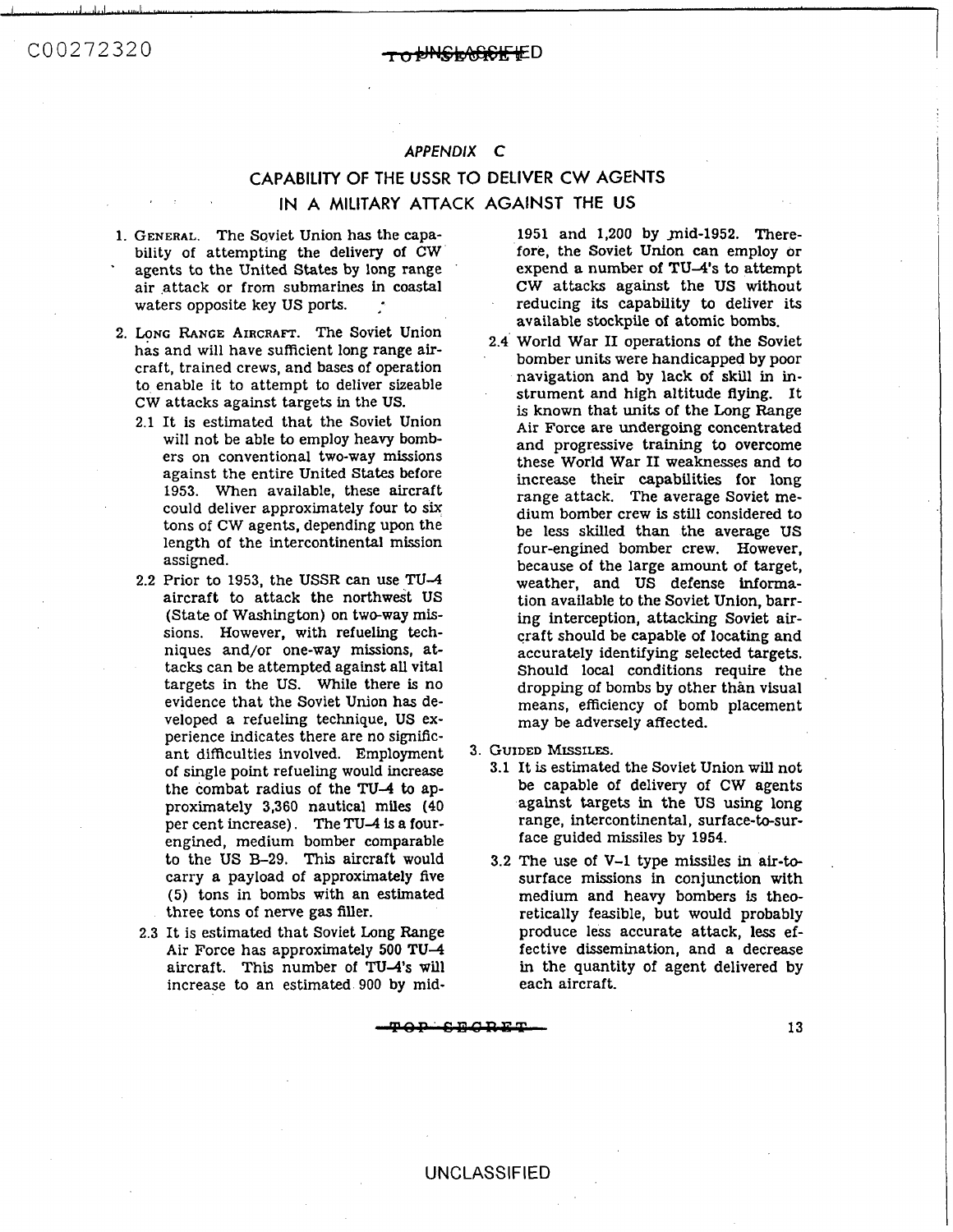**3.3 V-1** type missiles with **CW** warheads could be employed against coastal cities by limited numbers of submarines (or disguised surface craft). (See paragraph **4.4,** immediately following.)

C00272320

..

- **4. ATTACK FROM SURFACED SUBMARINES.** The Soviet Union is capable of employing long and medium range submarines to deliver CW agents against key cities on the East and West coast of the United States. However, the attacks would be of comparatively small scale and harassing in nature.
	- **4.1** In **1951,** the Soviet Union will have an estimated 117 long range submarines and **63** medium range submarines from which to draw for such attack. By **1954,** this fleet will increase to an estimated 150 long range submarines and 90 medium range sibmarines. The medium range submarines would **re**quire mid-ocean refueling, but this imposes no insurmountable limitation.
	- **4.2** All cf these submarines, except approximately twenty of the latest high speed, long range type, could launch brief attacks using the medium caliber, deck gun to fire shells with **CW** agent filler. They could surface and hastily fire, for example, fifty 30-pound projectiles (normally 3.9" caliber), each containing about six pounds of agent, from probable ranges of 5,000 to 8,000 yards.

However, it is considered likely that in such a small scale attack, conventional high explosive ammunition would create **as** much, if not more, panic and damage. *<sup>I</sup>*

- **4.3** Similarly, these submarines can be modified easily to surface and deliver within fifteen to thirty minutes, from ranges of **1,000** to 3,000 yards, up to approximately **1,000** pounds of agent using two or four deck-mounted heavy mortars (120 to **160** mm) **or** multiple, rail type, barrage rocket launchers and **<sup>13</sup>**or **30** cm rockets. It is considered such an attack would be effective only if confined to a target area of less than one-quarter of a square mile.
- **4.4 A** portion of these submarines could be equipped to launch **V-1** type, surface-to-surface, missiles from probable ranges of 30 to 130 miles. With deck modifications, a submarine could carry two to five **V-1** type missiles, or with extensive design changes, eight to twelve missiles could be carried. At comparatively short ranges each missile could deliver approximately one ton of nerve gas and produce lethal results within a target area of one-quarter to one-half of a square mile. It is estimated that a submarine would have to be surfaced for approximately 30 minutes for each **V-1** launched.

UNCLASSIFIED

<del>880RB9</del>